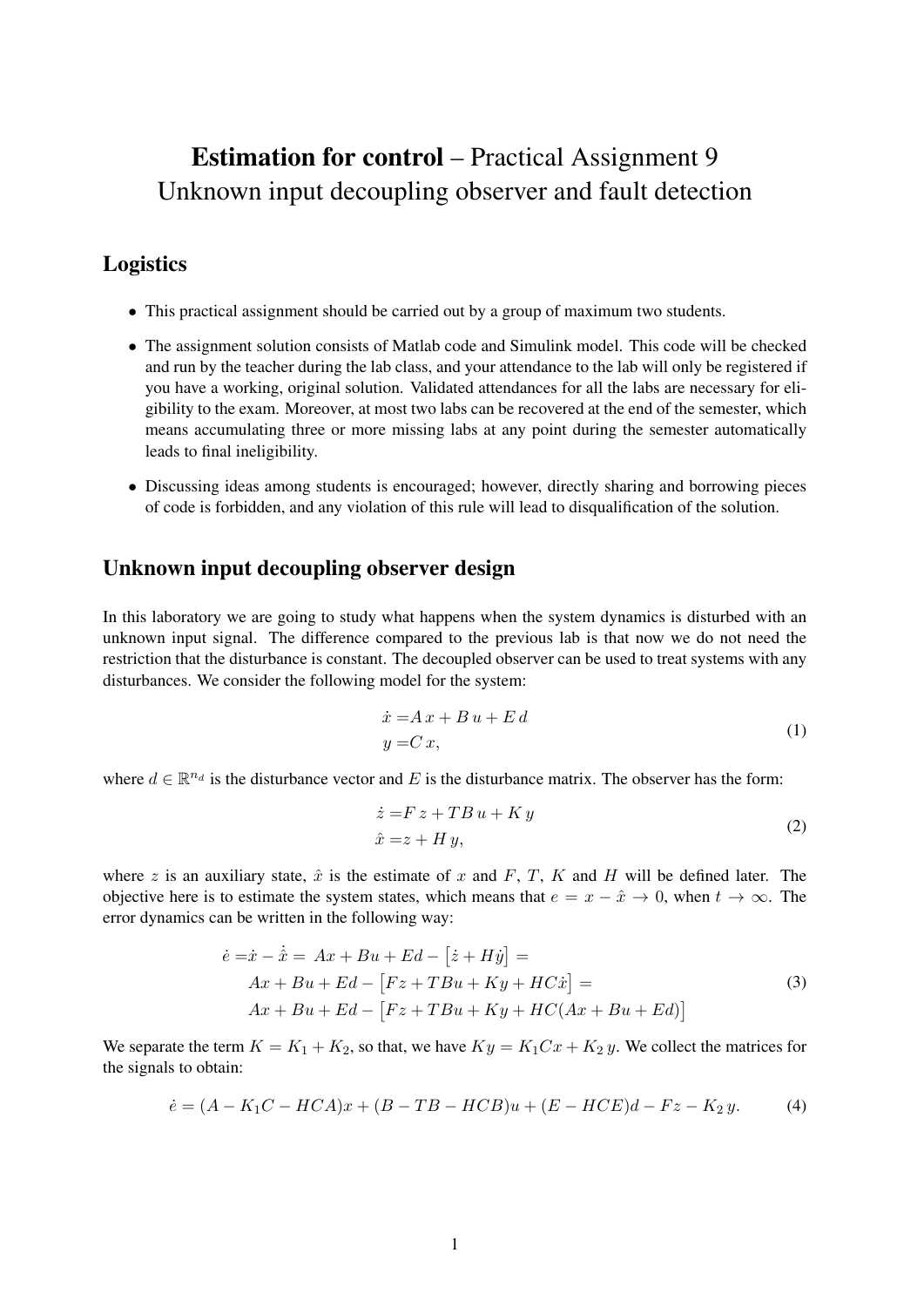In order to introduce e in the equation we subtract and add the  $\hat{x}$  multiplied with the matrices of x:

$$
\dot{e} = (A - K_1C - HCA)x - (A - K_1C - HCA)\hat{x} + (A - K_1C - HCA)\hat{x} \n+ (B - TB - HCB)u + (E - HCE)d - Fz - K_2 y = \n(A - K_1C - HCA)e + (A - K_1C - HCA)\underbrace{(z + Hy)}_{\hat{x}}\n+ (B - TB - HCB)u + (E - HCE)d - Fz - K_2 y = \n(A - K_1C - HCA)e + (A - K_1C - HCA - F)z + ((A - K_1C - HCA)H - K_2) y \n+ (B - TB - HCB)u + (E - HCE)d.
$$
\n(5)

At this point we obtained a complicated form for the system dynamics with many free terms. Next, we want to define the free terms so that the final equation is:

<span id="page-1-0"></span>
$$
\dot{e} = (A - K_1 C - HCA)e,\tag{6}
$$

which means, the rest of the matrices are 0 (note that, the notation 0 defines a zero matrix of appropriate dimension):

$$
A - K_1C - HCA - F = 0
$$
  
\n
$$
(A - K_1C - HCA)H - K_2 = 0
$$
  
\n
$$
B - TB - HCB = 0
$$
  
\n
$$
E - HCE = 0,
$$
\n(7)

From where we obtain:

<span id="page-1-1"></span>
$$
F = TA - K_1C
$$
  
\n
$$
K_2 = FH
$$
  
\n
$$
T = I - HC
$$
  
\n
$$
H = E(CE)^*,
$$
  
\n(8)

where  $(CE)^*$  is the pseudo-inverse of CE, which means  $CE(CE)^* = I$  (use Matlab pinv (CE)). The main advantage of this method is that, the estimation error e is converging to 0 as  $t \to \infty$  regardless of the presence of the unknown input.

Two conditions are necessary to be fulfilled in order to make this observer work.

- in order to compute H, we need the condition that  $rank(E) = rank(CE)$
- the pair  $(T A, C)$  should be fully state observable to compute  $K_1$ , such that F is Hurwitz (all the eigenvalues are negative).

## Fault detection

This observer can also be used to detect if a fault appears. We can treat actuator and sensor faults. Lets consider the following two models:

$$
\begin{aligned}\n\dot{x} &= A\,x + B\,u + E\,d \\
y &= C\,x + f_s,\n\end{aligned} \tag{9}
$$

where  $f_s$  is the sensor fault. We denote the residual with

$$
r := y - C\hat{x} = Cx + f_s - C\hat{x} = Ce + f_s.
$$
 (10)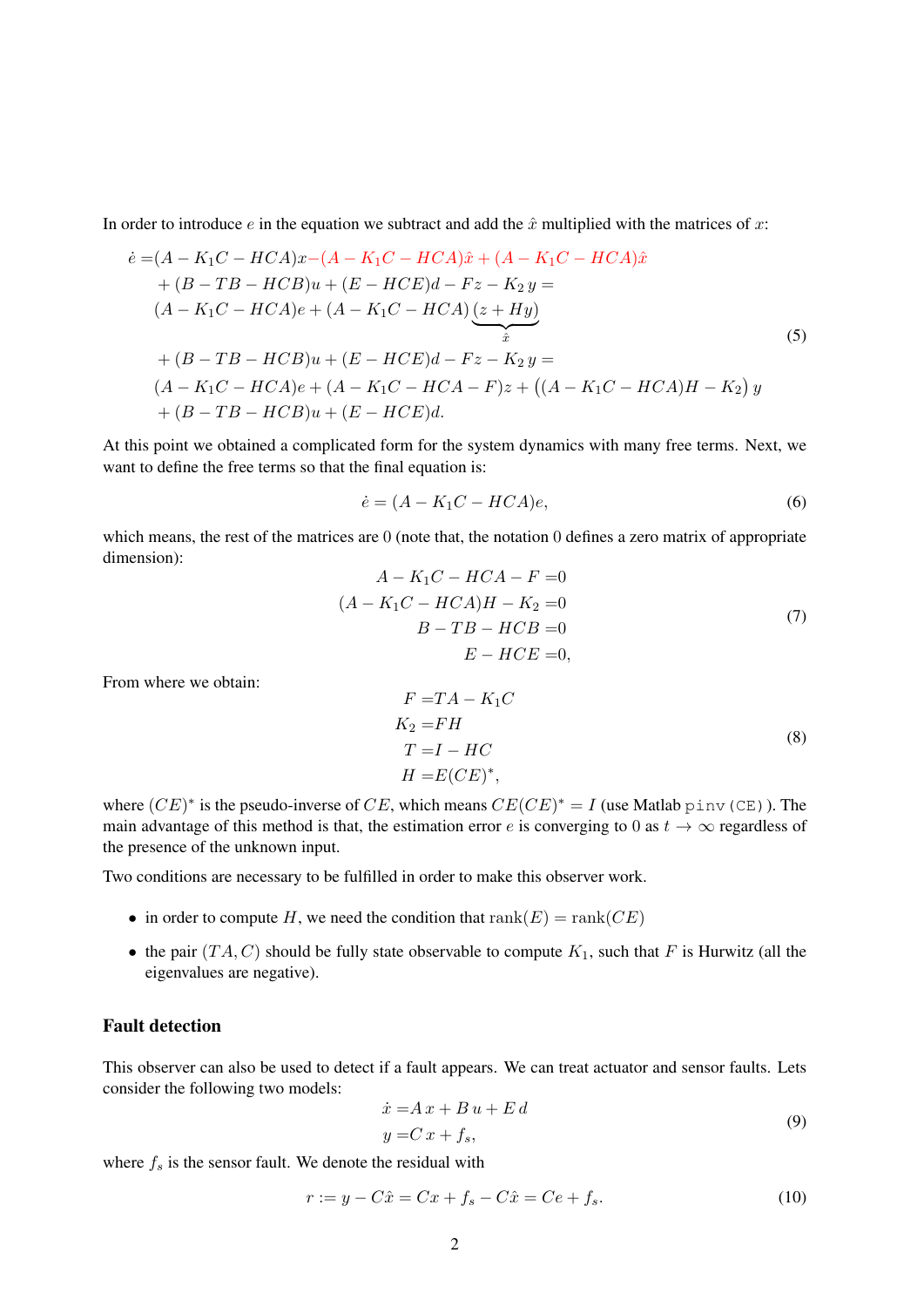We have direct access to the residual, because y is the measured output,  $C\hat{x}$  is computed. The e is 0 in steady state with no sensor fault, which means also  $r$  is zero in this case. When a faulty measurement appears, we can see the effect on the residual.

Next lets consider the case when we have an actuator fault.

<span id="page-2-0"></span>
$$
\begin{aligned} \n\dot{x} &= A\,x + B\,u + E\,d + Bf_a \\ \ny &= C\,x, \n\end{aligned} \tag{11}
$$

where  $f_a$  is the actuator fault. The error dynamics with [\(11\)](#page-2-0) is similar to [\(6\)](#page-1-0) plus the effect of the fault:

<span id="page-2-1"></span>
$$
\dot{e} = Fe + TBf_a. \tag{12}
$$

Based on [\(12\)](#page-2-1) we can see that even if  $F$  is Hurwitz, the error dynamics will not converge to 0 due to the effect of the actuator fault  $f_a$ . If the error is not zero in steady-state, then also the residual cannot be 0.

#### Example

Consider the following linear model:

$$
\begin{bmatrix} \dot{x}_1 \\ \dot{x}_2 \\ \dot{x}_3 \end{bmatrix} = \underbrace{\begin{bmatrix} 0 & 1 & 0 \\ -2 & -3 & 0 \\ 0 & 0 & -2 \end{bmatrix}}_{\mathbf{A}} \underbrace{\begin{bmatrix} x_1 \\ x_2 \\ x_3 \end{bmatrix}}_{\mathbf{B}} + \underbrace{\begin{bmatrix} 0 & 0 \\ 4 & 0 \\ 0 & 1 \end{bmatrix}}_{\mathbf{B}} \underbrace{\begin{bmatrix} u_1 \\ u_2 \end{bmatrix}}_{\mathbf{E}} + \underbrace{\begin{bmatrix} 2 \\ 0 \\ 0.5 \end{bmatrix}}_{\mathbf{E}} d
$$
\n
$$
y = \underbrace{\begin{bmatrix} 1 & 0 & 0 \\ 0 & 0 & 1 \end{bmatrix}}_{\mathbf{C}} \begin{bmatrix} x_1 \\ x_2 \\ x_3 \end{bmatrix}.
$$
\n(13)

Based on the model we can see that the disturbance has an effect on both  $x_1$  and  $x_3$ . The rank condition is fulfilled rank $(E) = \text{rank}(CE) = 1$ , so based on [\(8\)](#page-1-1) we obtain:

$$
H = \begin{bmatrix} 0.94 & 0.23 \\ 0 & 0 \\ 0.23 & 0.05 \end{bmatrix}, \quad T = \begin{bmatrix} 0.05 & 0 & -0.23 \\ 0 & 1 & 0 \\ -0.23 & 0 & 0.94 \end{bmatrix}.
$$
 (14)

The  $(T A, C)$  pair is observable, which leads to:

$$
K_1 = \begin{bmatrix} 1.97 & 0.32 \\ -2.04 & -0.02 \\ -0.16 & -0.86 \end{bmatrix}, \quad K_2 = \begin{bmatrix} -1.82 & -0.45 \\ 0.04 & 0.01 \\ -0.08 & -0.02 \end{bmatrix}, \quad F = \begin{bmatrix} -1.97 & 0.05 & 0.14 \\ 0.04 & -3 & 0.02 \\ 0.16 & -0.23 & -1.02 \end{bmatrix}. \quad (15)
$$

So the obtained unknown input decoupling observer has the form: